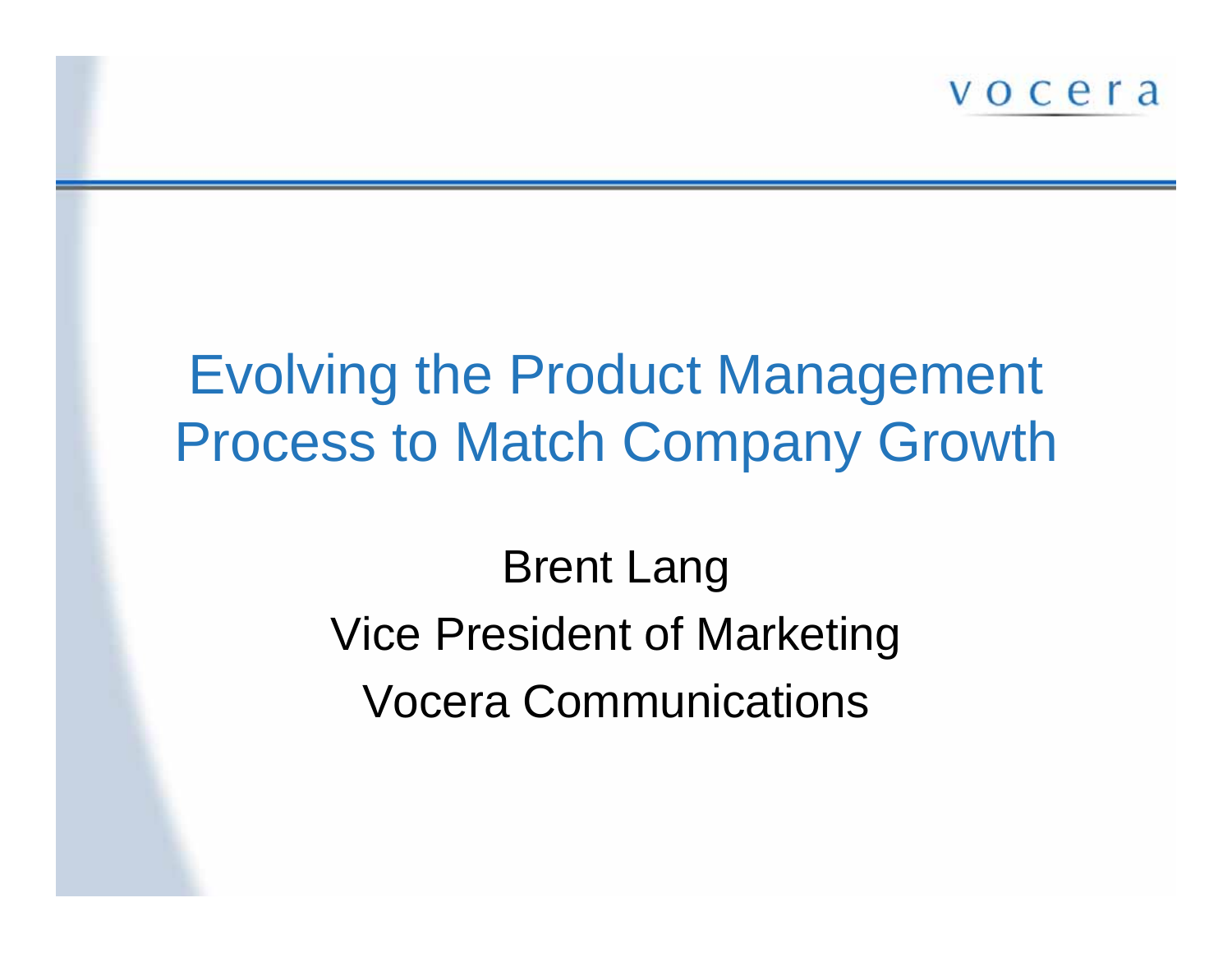

### Agenda

- Vocera Overview
- What is a PDLC and why do you want one?
- Trade-offs and tensions
- Different kinds of processes
- How do we apply this?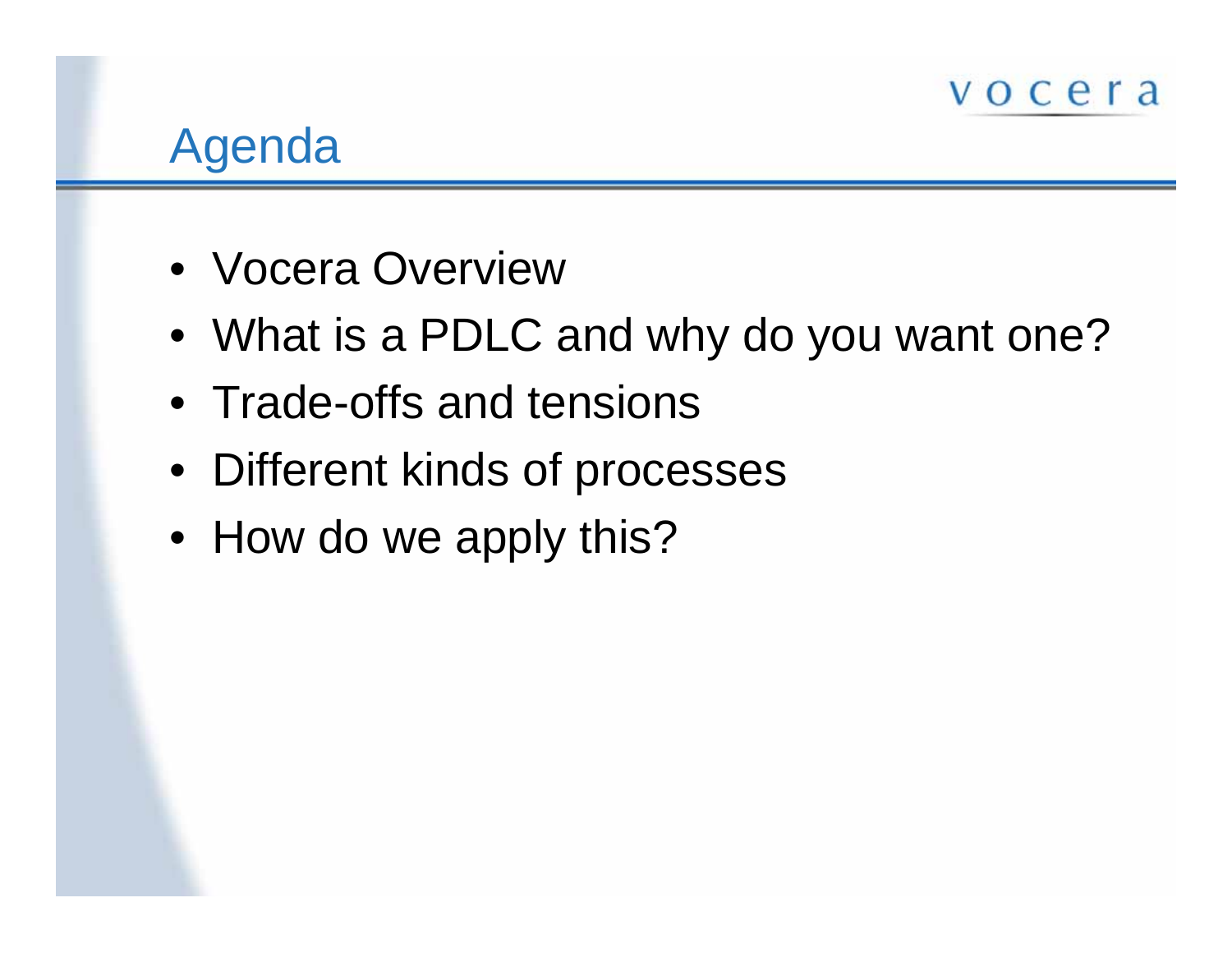## Vocera at-a-glance

Vocera makes the only **wearable, hands-free, instant voice communications** syste m**.**

| <b>Founded</b>                    | <b>March 2000</b>                                                       |
|-----------------------------------|-------------------------------------------------------------------------|
| <b>Locations</b>                  | California, USA (HQ). Australia, New Zealand, U.K., Canada              |
| <b>Funding</b>                    | <b>Private Venture Capital Funded</b>                                   |
| <b>Product</b><br><b>Shipment</b> | First customer shipments in October, 2002<br>Revenues growing rapidly   |
| <b>Customers</b>                  | 250 installations (100,000+ users)<br><b>200 Hospital installations</b> |
| <b>Markets</b>                    | Healthcare, Hotels, Retail, Manufacturing, Libraries                    |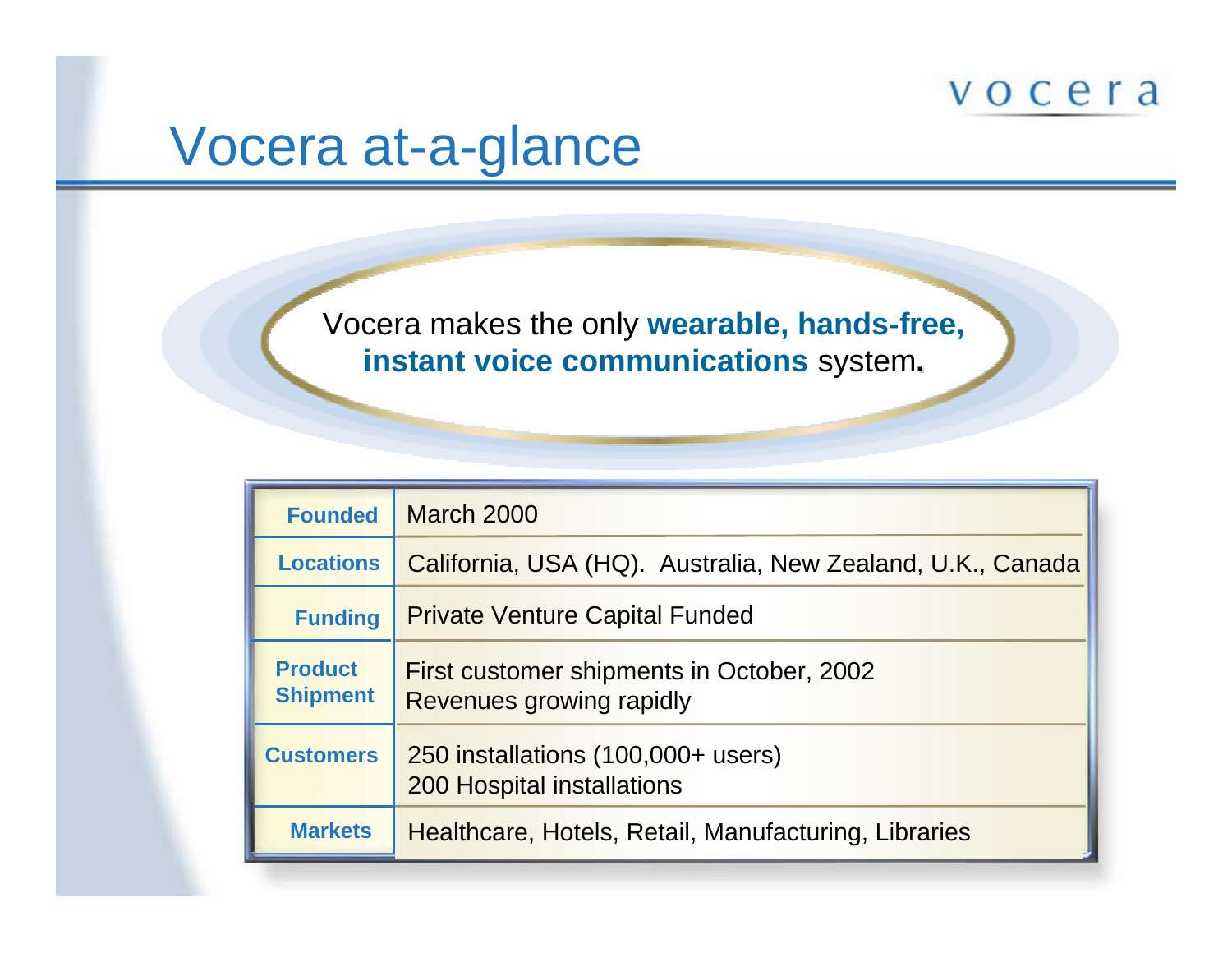## Vocera System

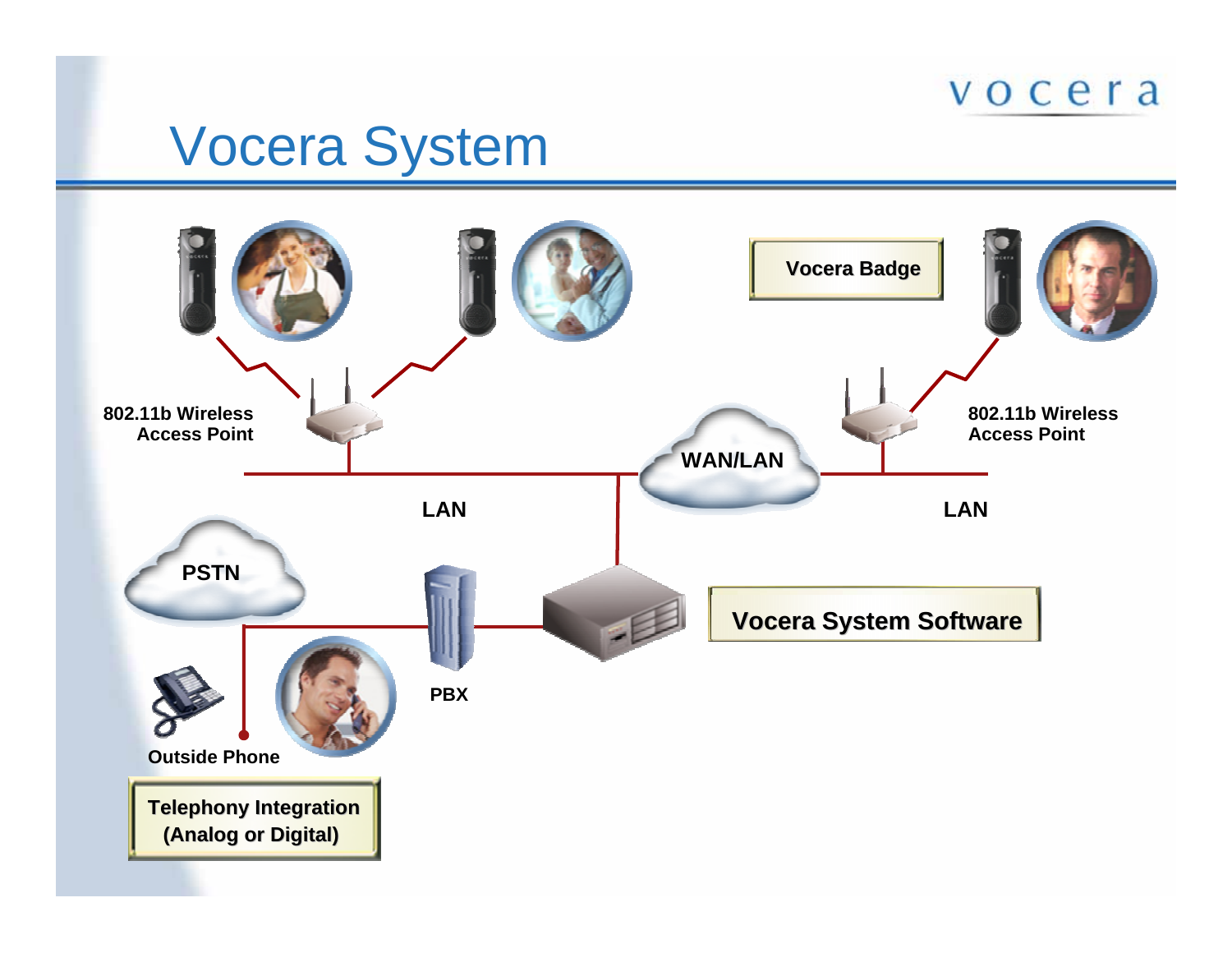# Value Proposition – the best of...

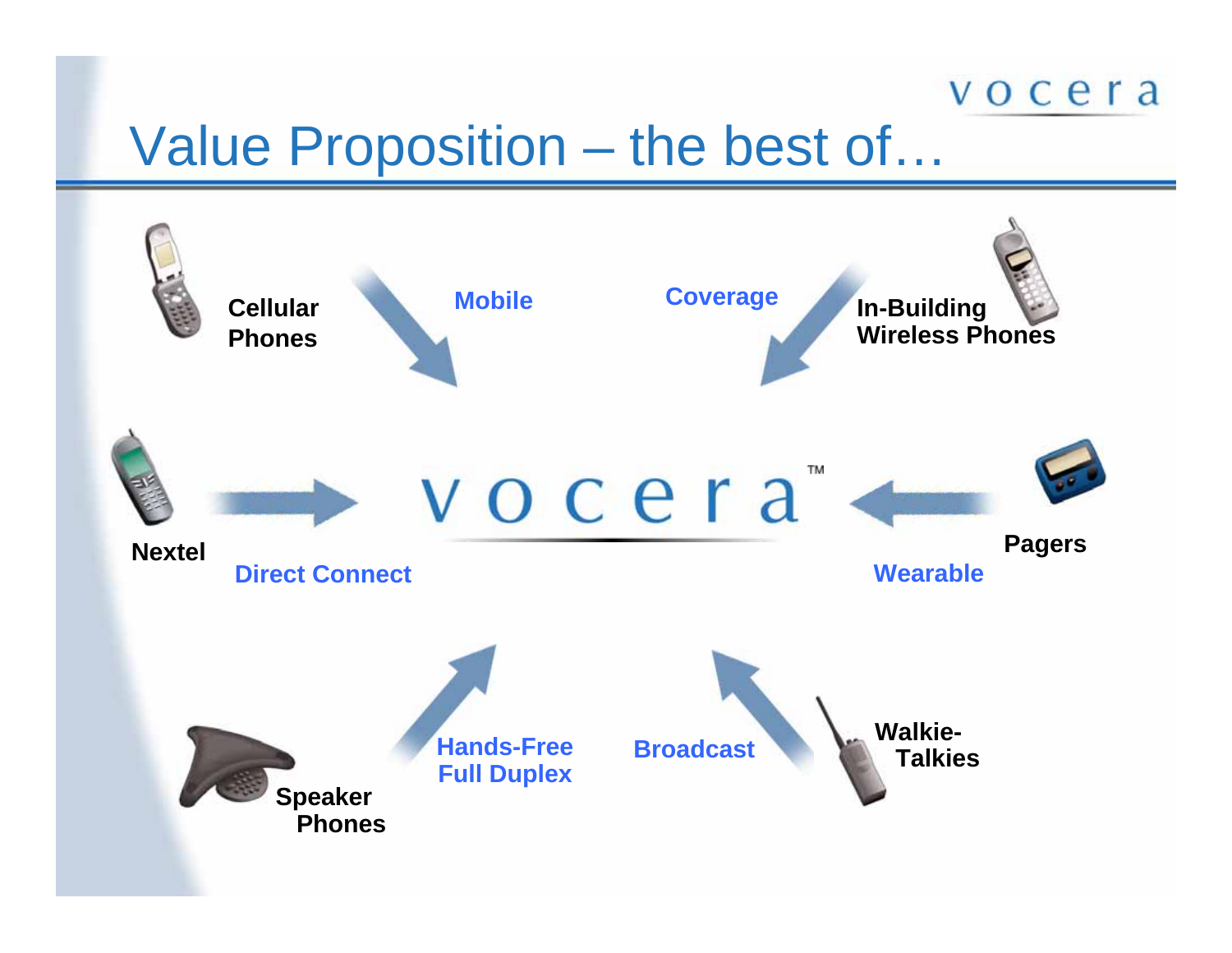- PDLC = Product Development Life Cycle
	- and the state of the state – Simply a description of how to define and build products
	- – A defined process to help people work efficiently across the organization
	- and the state of the state All aspects of the process should \*add\* value to the product delivery
	- and the state of the state  $-$  It is not process for the sake of process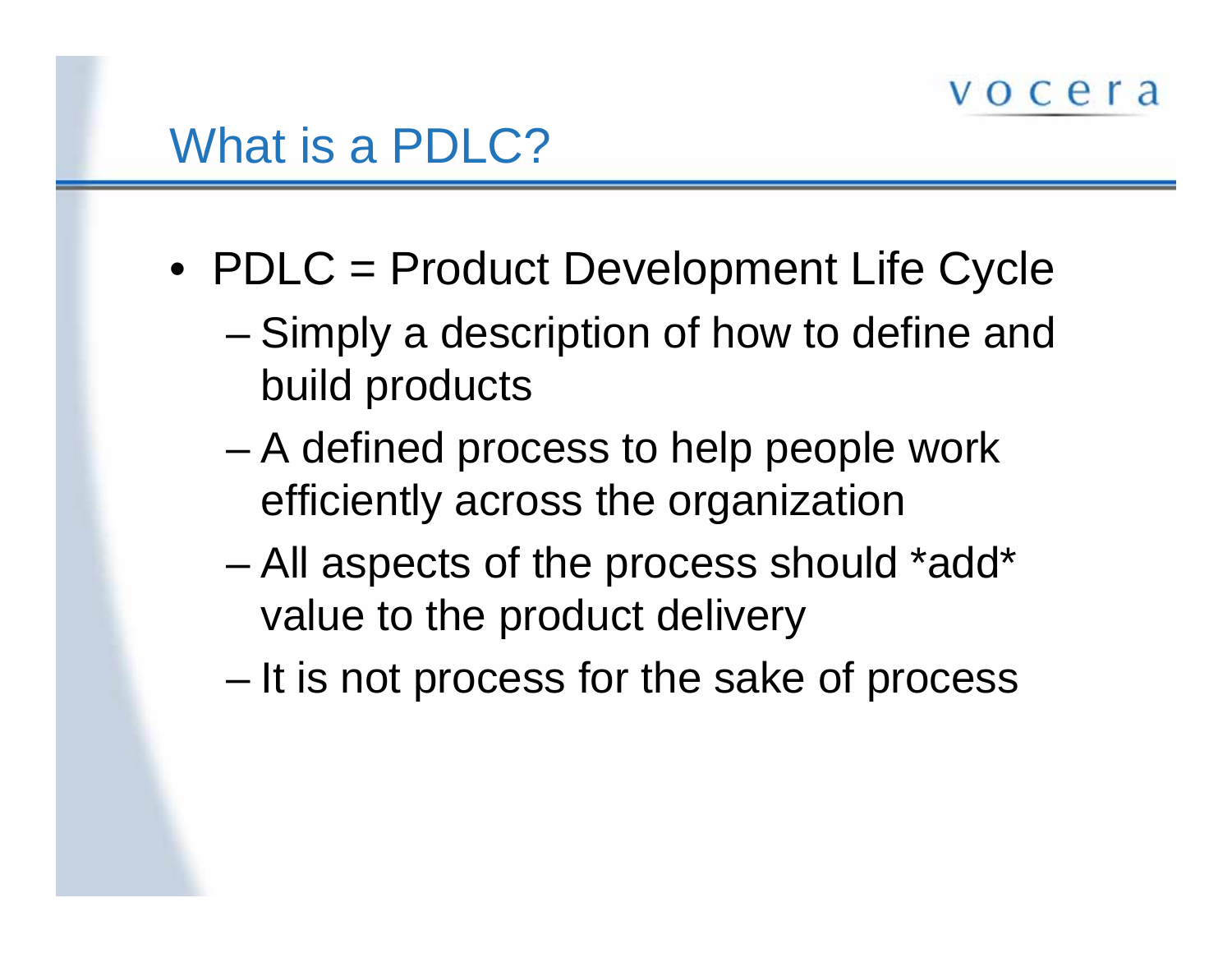### What we want to avoid





understood it



How the Analyst designed it



How the Programmer wrote it





documented



What operations installed



How the customer was biled



How it was supported



What the customer really needed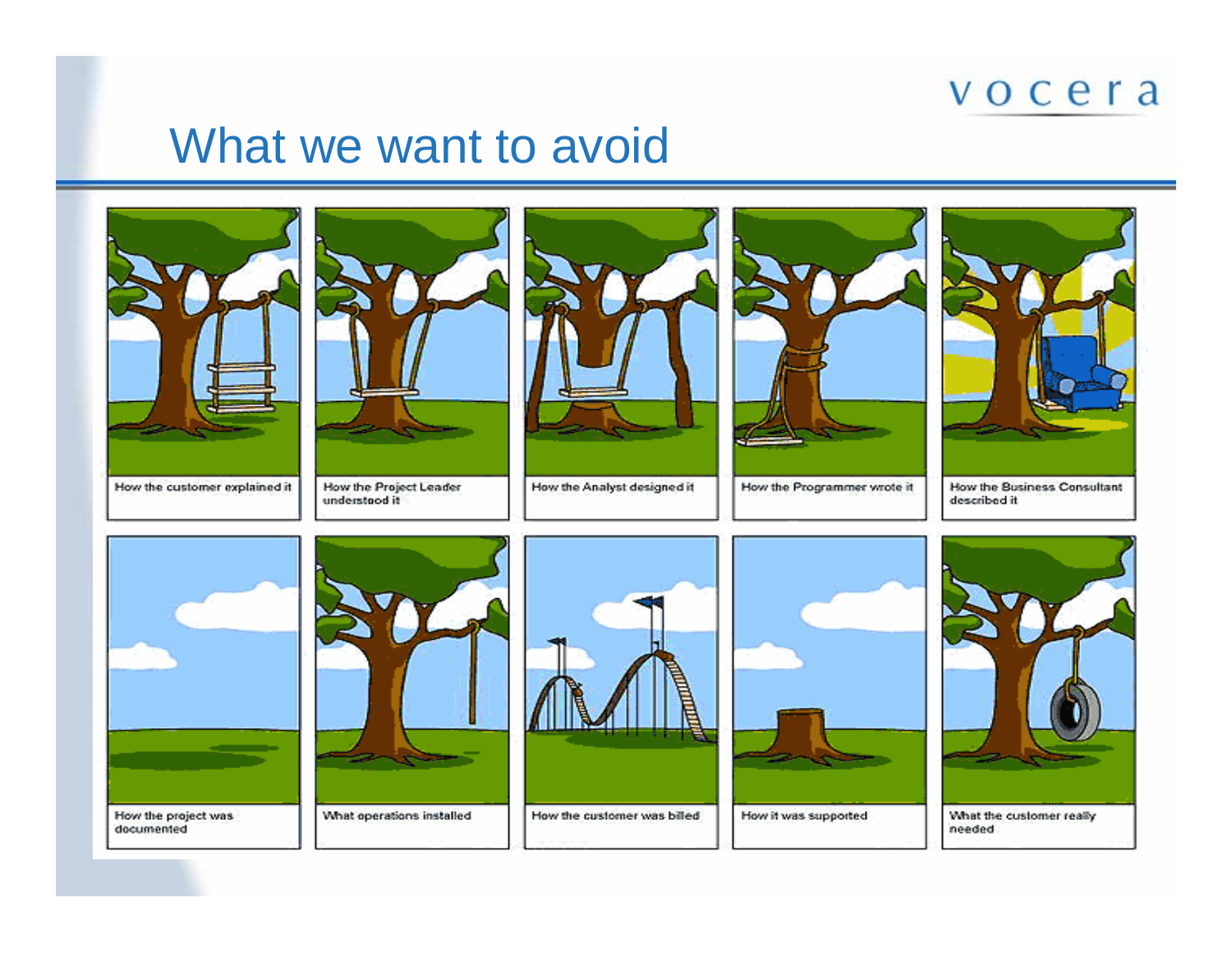# Stages of Company Growth

| <b>Stage</b>      | <b>Description</b>                |  |  |  |  |
|-------------------|-----------------------------------|--|--|--|--|
| <b>Founders</b>   | Founders vision drives product    |  |  |  |  |
| <b>Rule</b>       | definition and initial features   |  |  |  |  |
| <b>Market</b>     | Early market research refines the |  |  |  |  |
| <b>Validation</b> | vision and adds new requirements  |  |  |  |  |
| <b>Customer</b>   | Multiple customer and market      |  |  |  |  |
| <b>Priorities</b> | priorities must be balanced       |  |  |  |  |
| <b>Portfolio</b>  | Resources must be balanced across |  |  |  |  |
| <b>Planning</b>   | multiple products                 |  |  |  |  |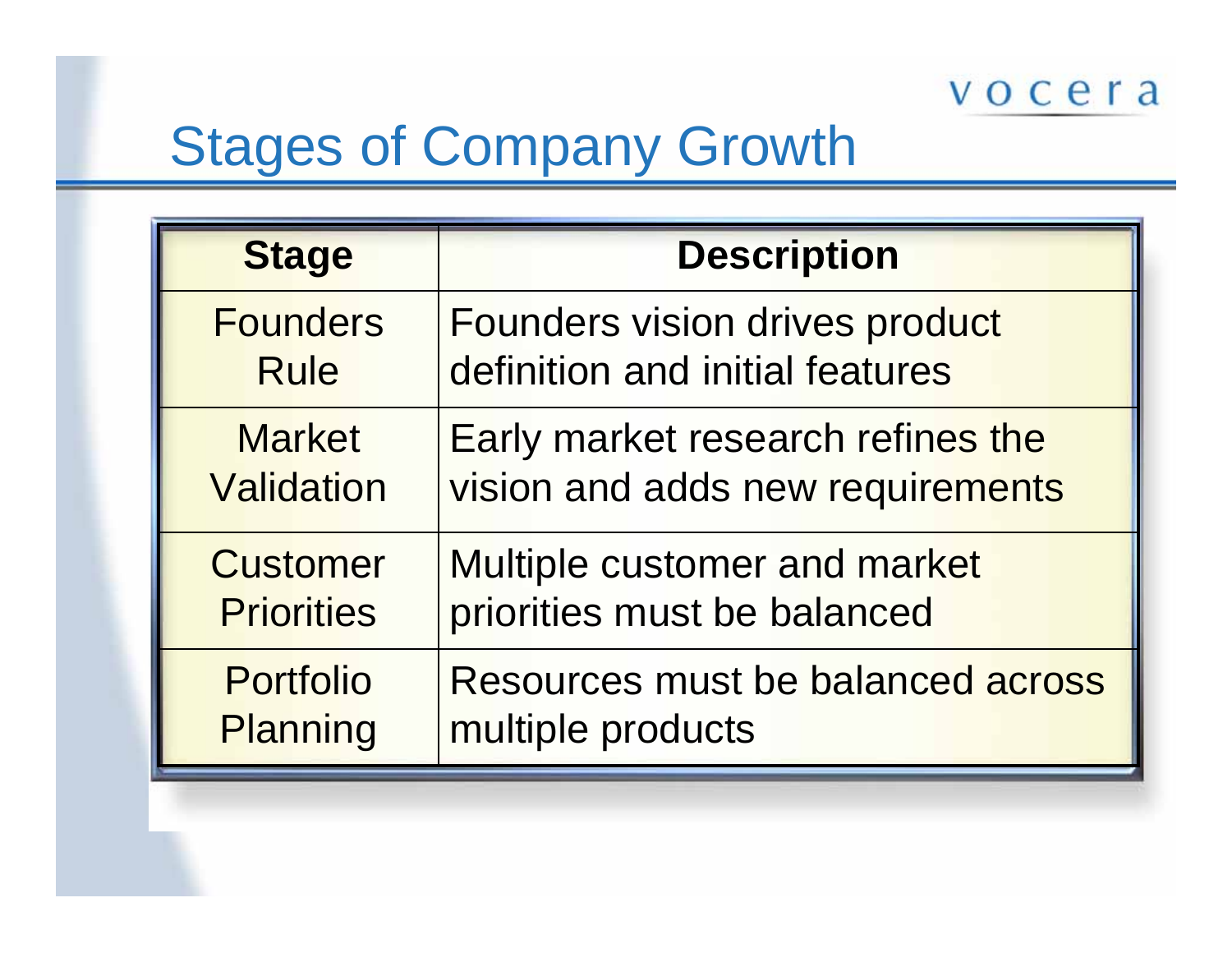### Tensions of Development Processes

Time to Market **Flexibility** Creative Passion**Spontaneity** 



**Predictability Control Stability Reliability**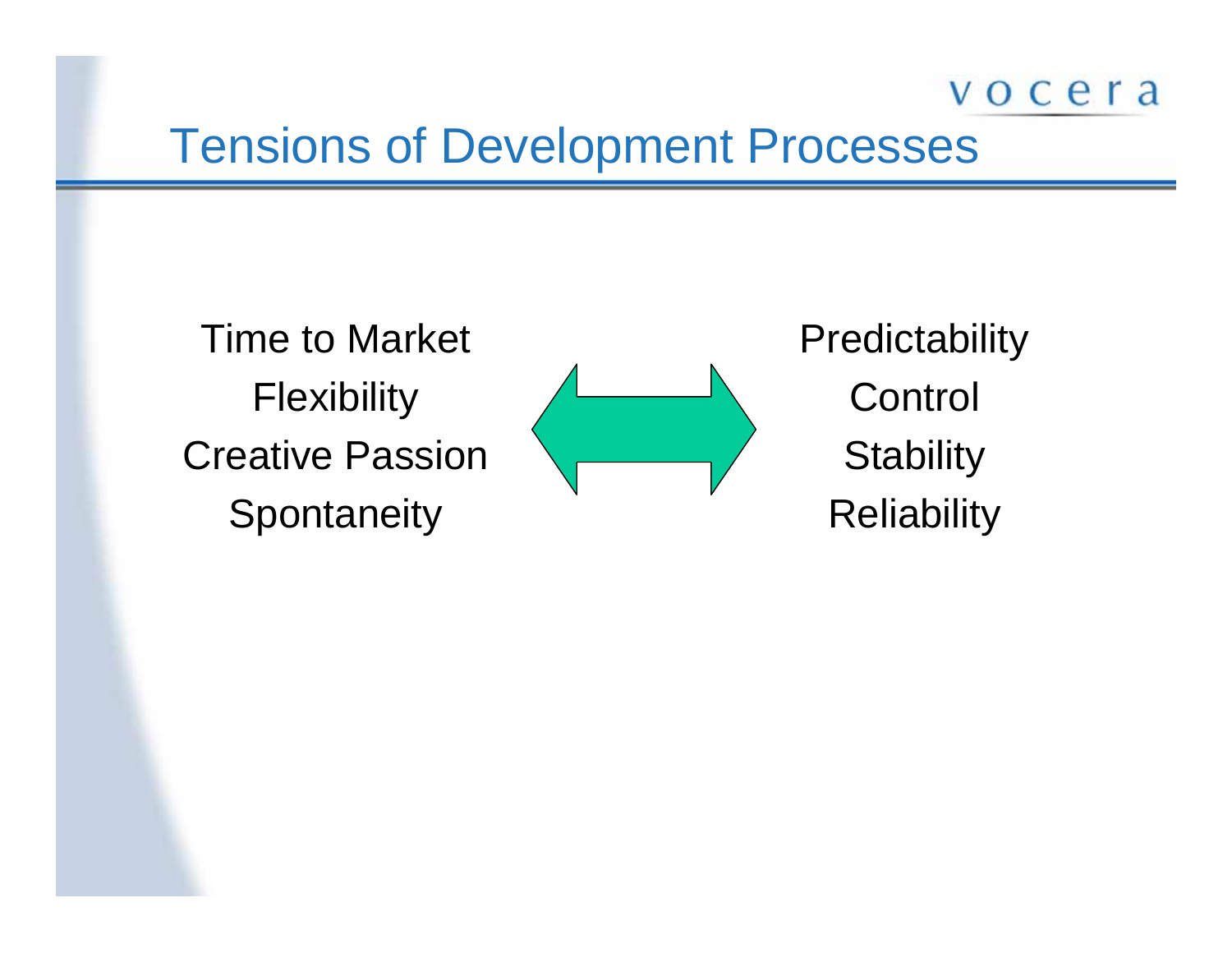## Process Goals

- Maintain high quality product
	- Do not sacrifice testing to release "on schedule"
	- Minimize last minute changes
- Increase schedule reliability
	- Develop detailed requirements, and work estimates
	- Communicate changes early, give the team time to respond to slips or changes to features
- Maintain and enhance innovation
	- Structure teams, and schedules to allow research
	- Allow for changes, but take control of them
	- $-$  Encourage discussion of new directions
- Accelerate time-to-market
	- Understand what the customer "really" wants
	- Carefully prioritize features and focus on the highest value
	- Maintain the quality to minimize maintenance work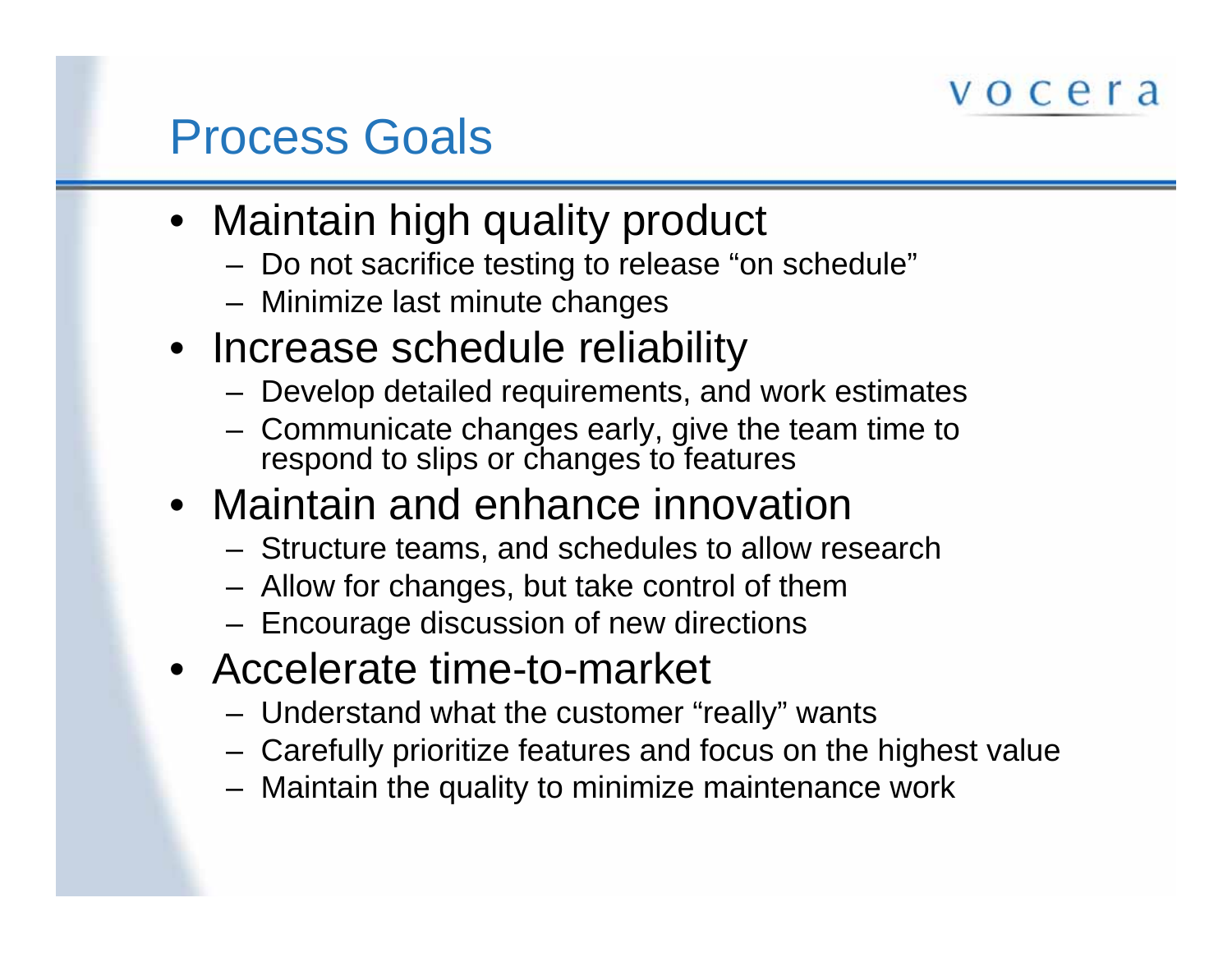- The two primary "competing" approaches
	- and the state of the state Waterfall, or phase oriented, top down,
	- and the state of Agile, or lightweight, bottom up
- Both have advantages and disadvantages
- They are processes, and are not considered "cowboy" coding or hacking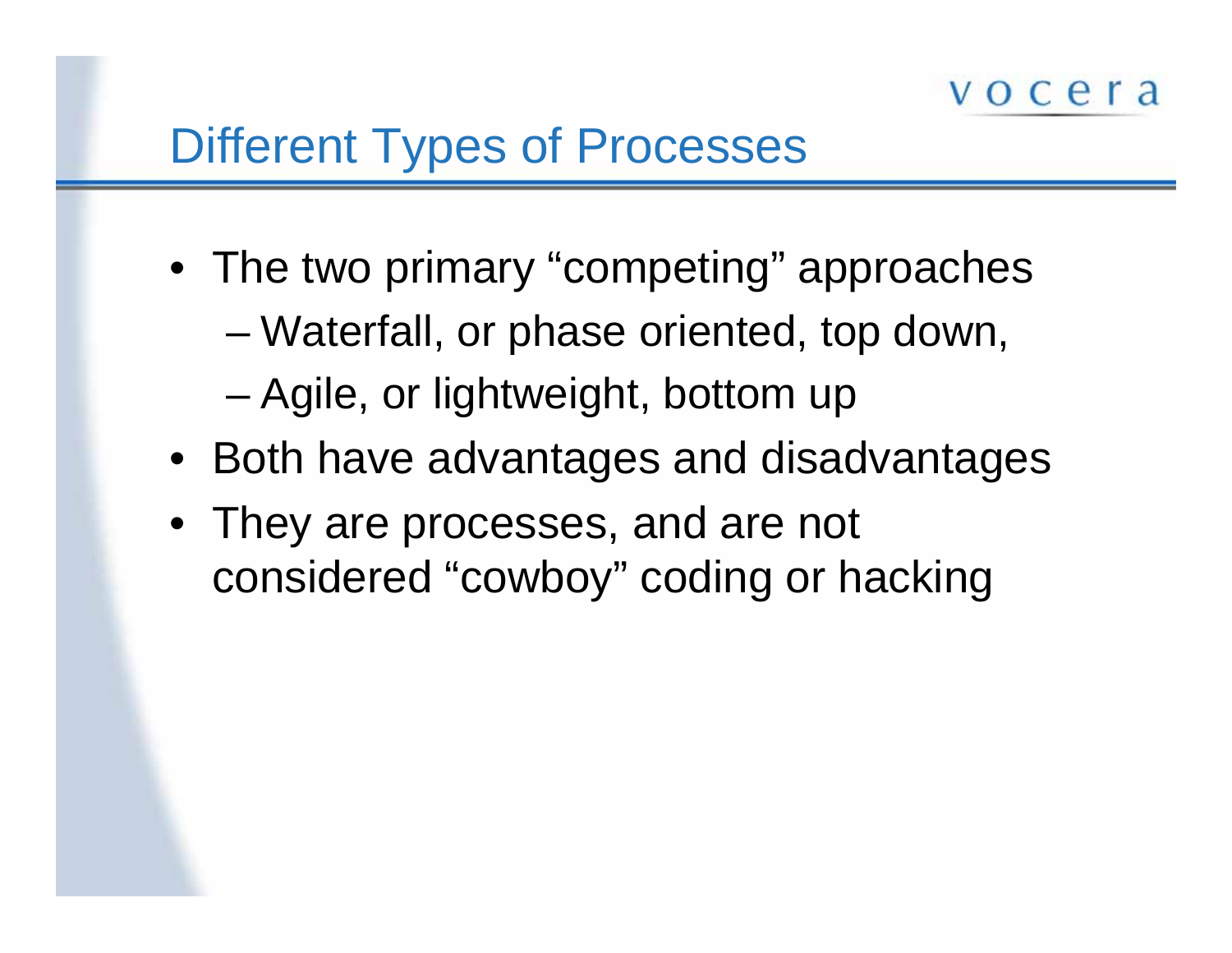## **Waterfall**

- Waterfall emphasizes planning, and very rigorous requirements definition.
	- A great deal of the project cycle is spent in the requirements and design phases, before coding begins. Very structured.
- The farther downstream you get the more difficult it is to change the plan
- Very precise as to what will be built, and what it will do
- •Strict acceptance criteria between phases
- • This methodology is considered inflexible, and not the best approach to SW that needs to change quickly
- It should be iterative
	- – Usual "derogatory" reference to it does not take that into consideration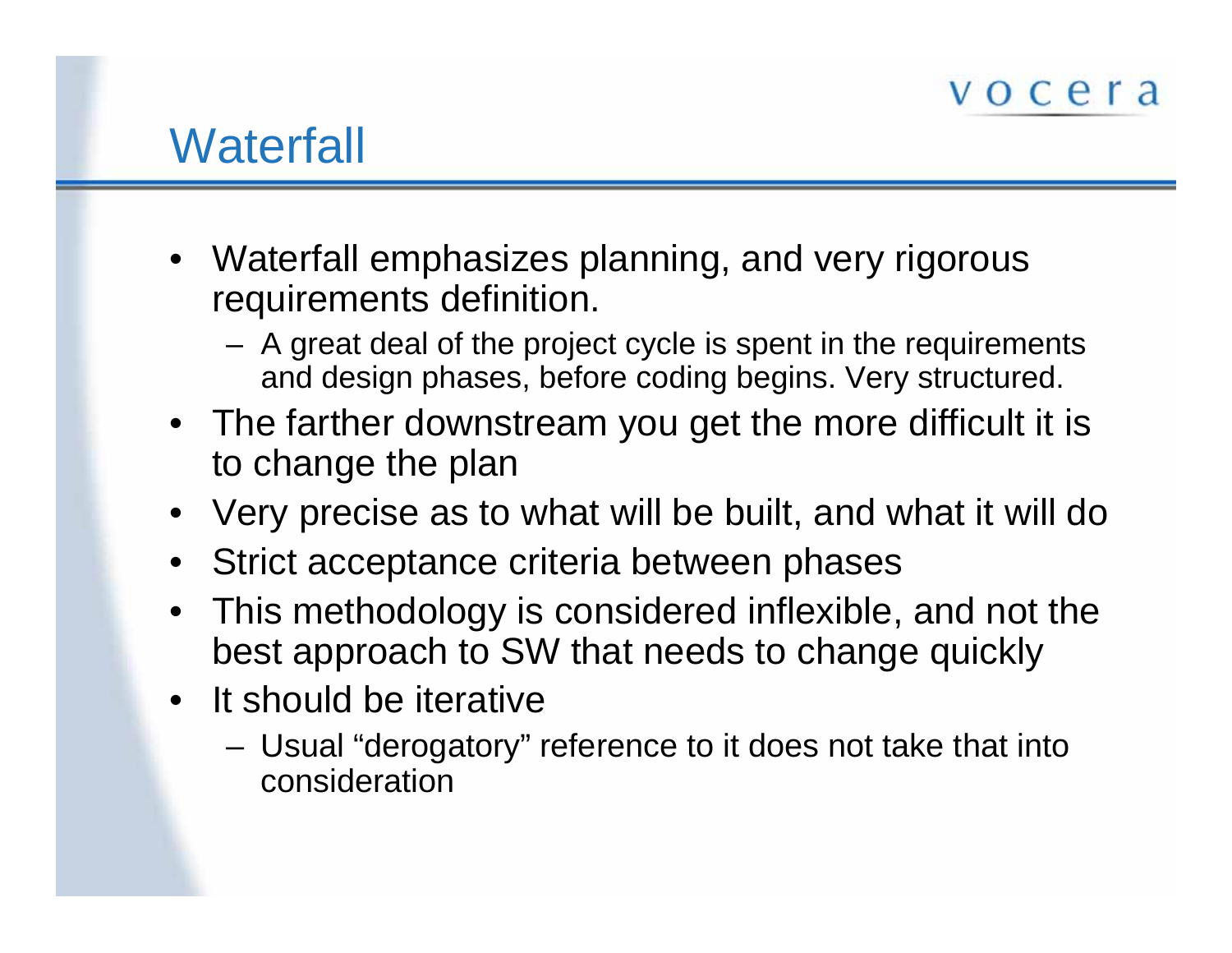

### **Waterfall**

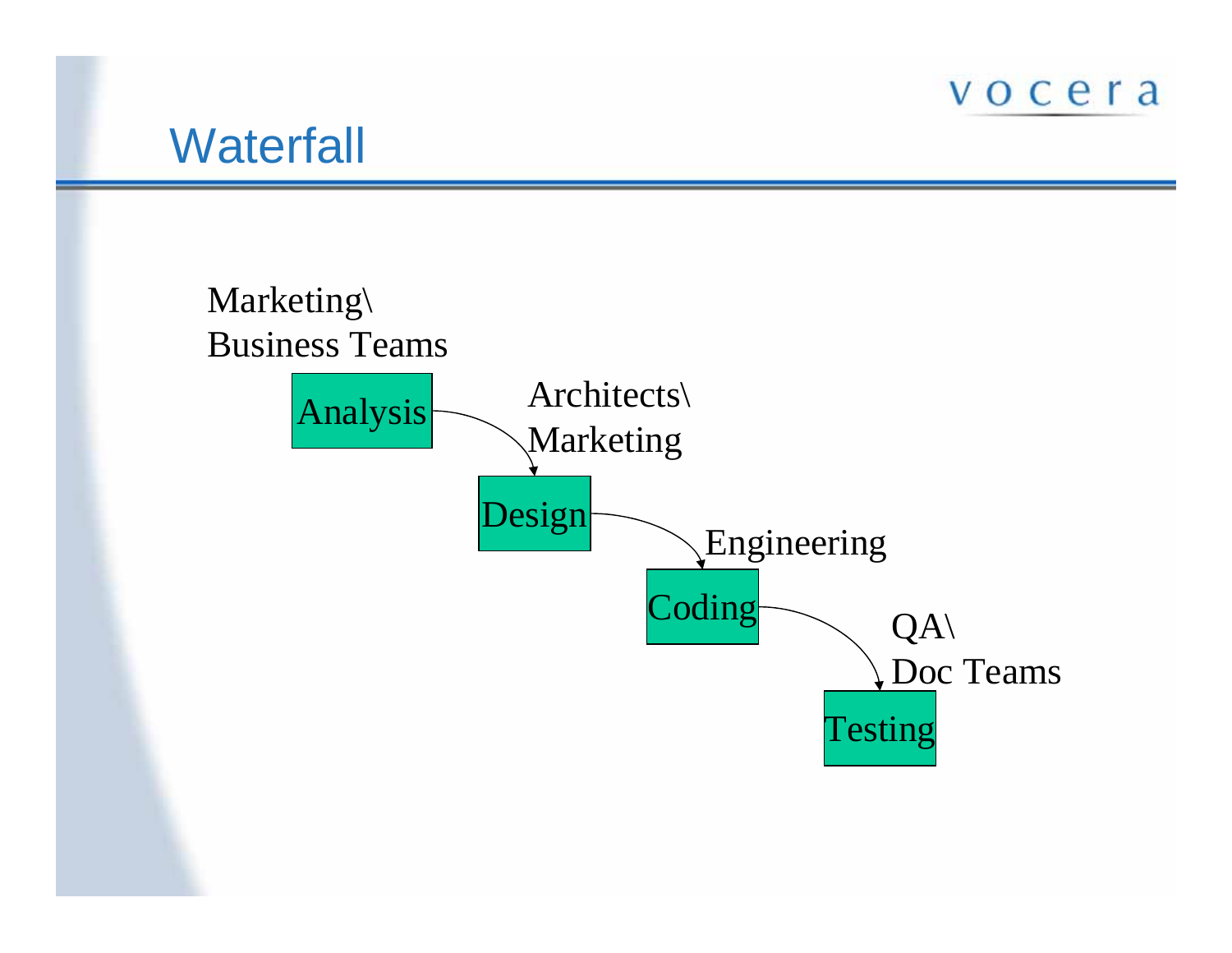# Waterfall Methodology

### • **Advantages**

- Good progress tracking due to clear development stages. Prediction of hitting future milestones is good.
- Milestones and deliverables can be clearly identified.
- Projec t Management and control is facilitated by the need to complete each stage before moving to the next.
- Good for large projects that need reliability, and accuracy

#### • **Disadvantages**

- Inflexible partitioning of the project into distinct stages makes it difficult to respond to changing customer requirements.
- Little "customer" interaction during process. Once design begins it is assumed the end result will be correct
- A great deal of focus is on the process, not the people or the product, the processes can become to great and distract from the delivery.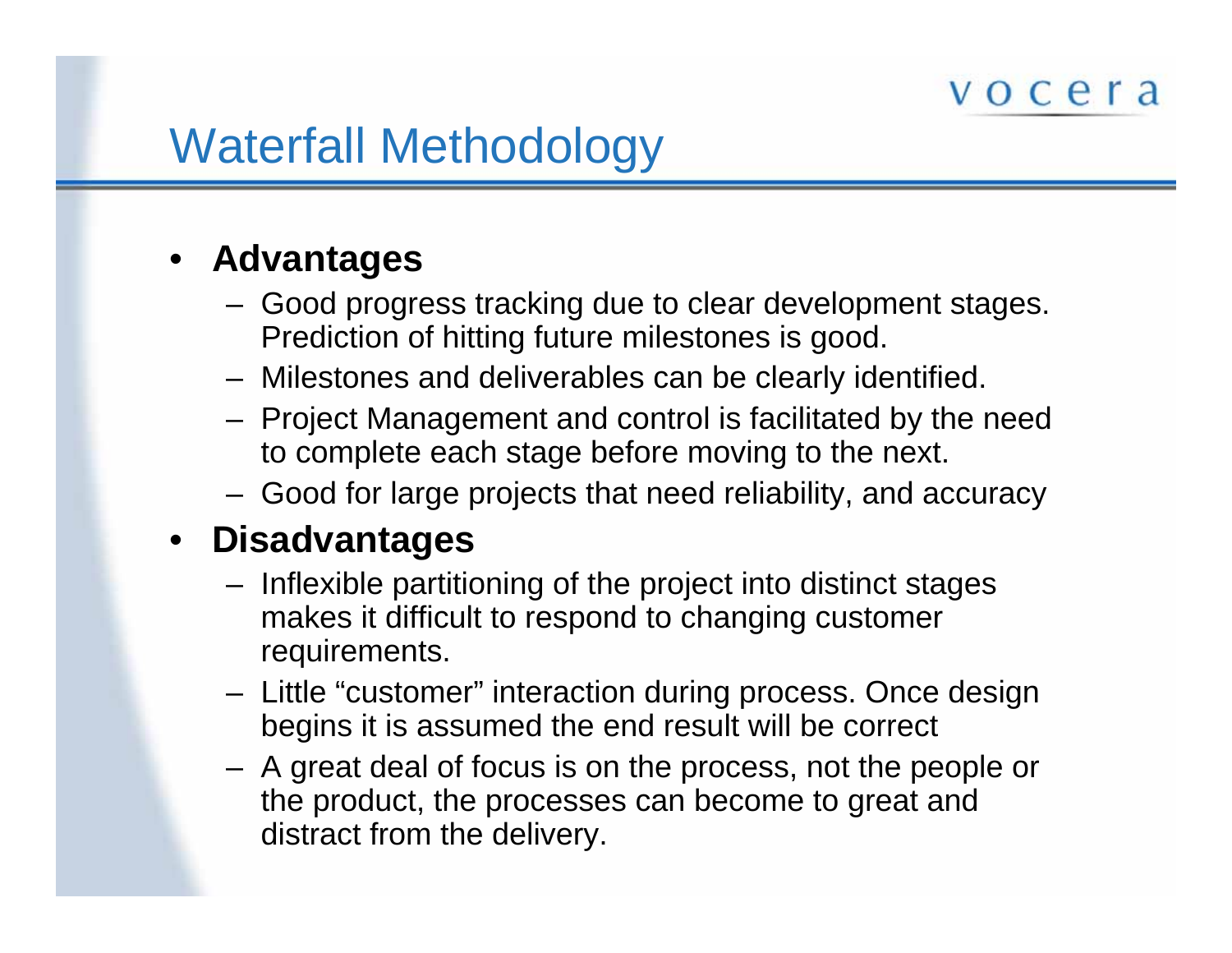# Agile

- Emphasis is on change, and adaptability.
	- Work from prototypes to validate functionality, and get to coding quickly.
- Small teams working on small projects very quickly
- Work is constrained in a "time box" and the project is reviewed at the end of the time box
- After each piece is complete the code should be ready to ship. Teams work through the design, coding and testing simultaneously
- Highly iterative since each small piece of functionality is a complete mini-project
- Methodology suggests two engineers take turns being tester and developer,
- Works well for projects that have requirements that change often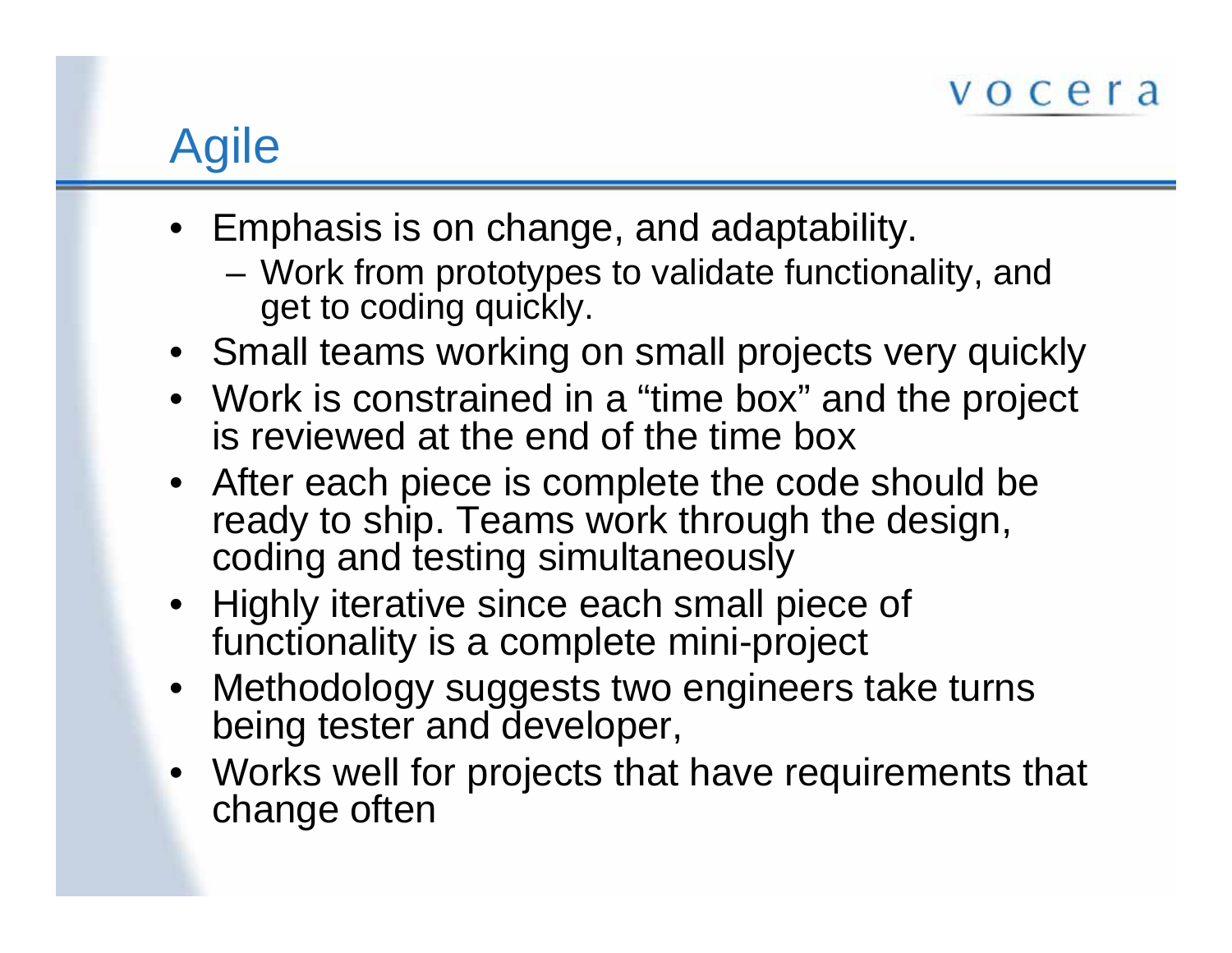### Agile, Iterative, Lightweight

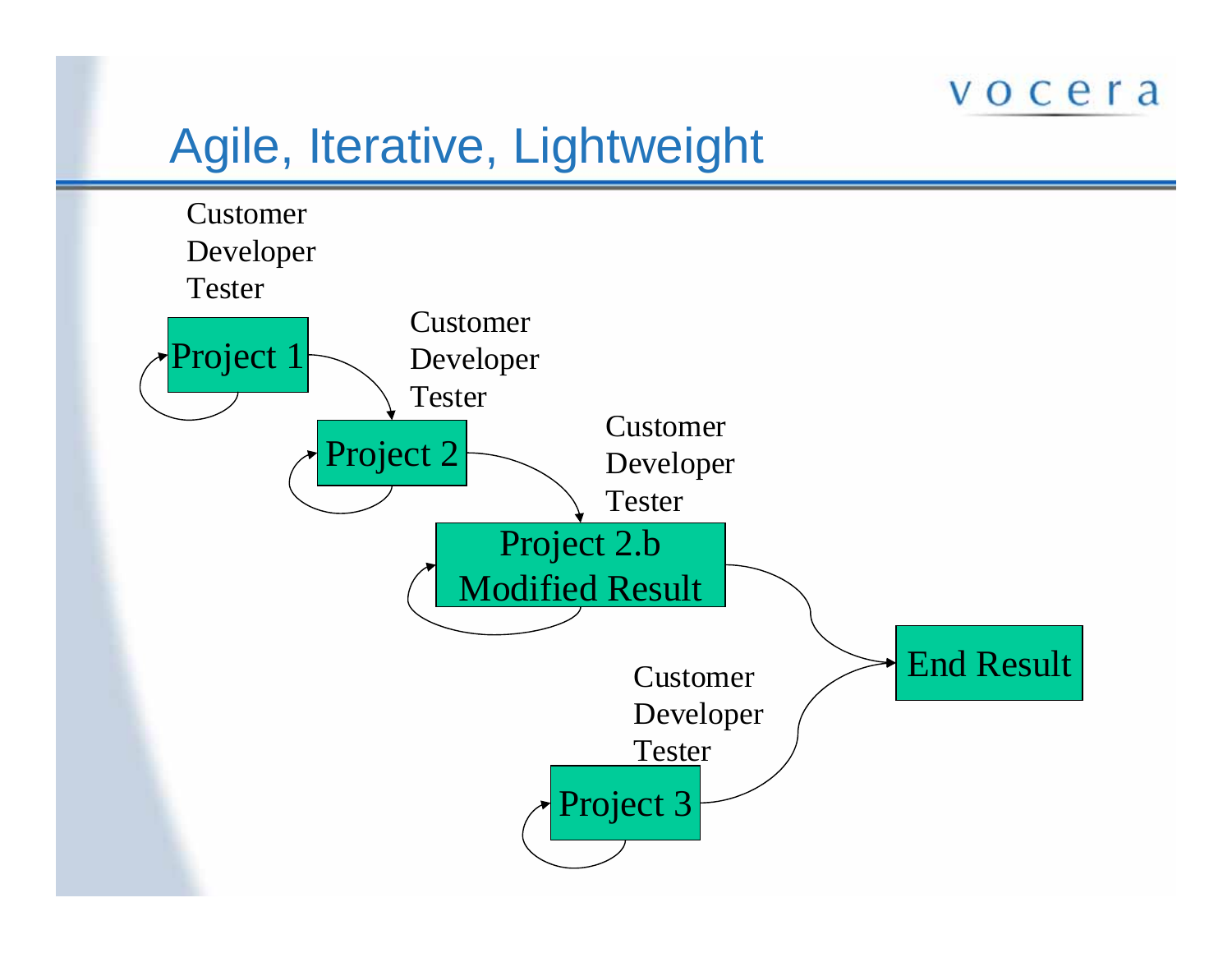# Agile

### • **Advantages**

- –Very flexible, fast response to change
- –– Emphasizes people over process
- $-$  Lots of customer interaction and input
- Focus on small projects, keep the code stable and running

### • **Disadvantages**

- Focus is on adaptation, not prediction. Systems with large interdependencies are at risk (you wouldn't want aircraft control SW written this way)
- Requires small teams of senior engineers
- Can be difficult to work into a large organization
- Requires all participants to be co-located
- Difficult to document
- Difficult to coordinate large projects that require pieces to fit together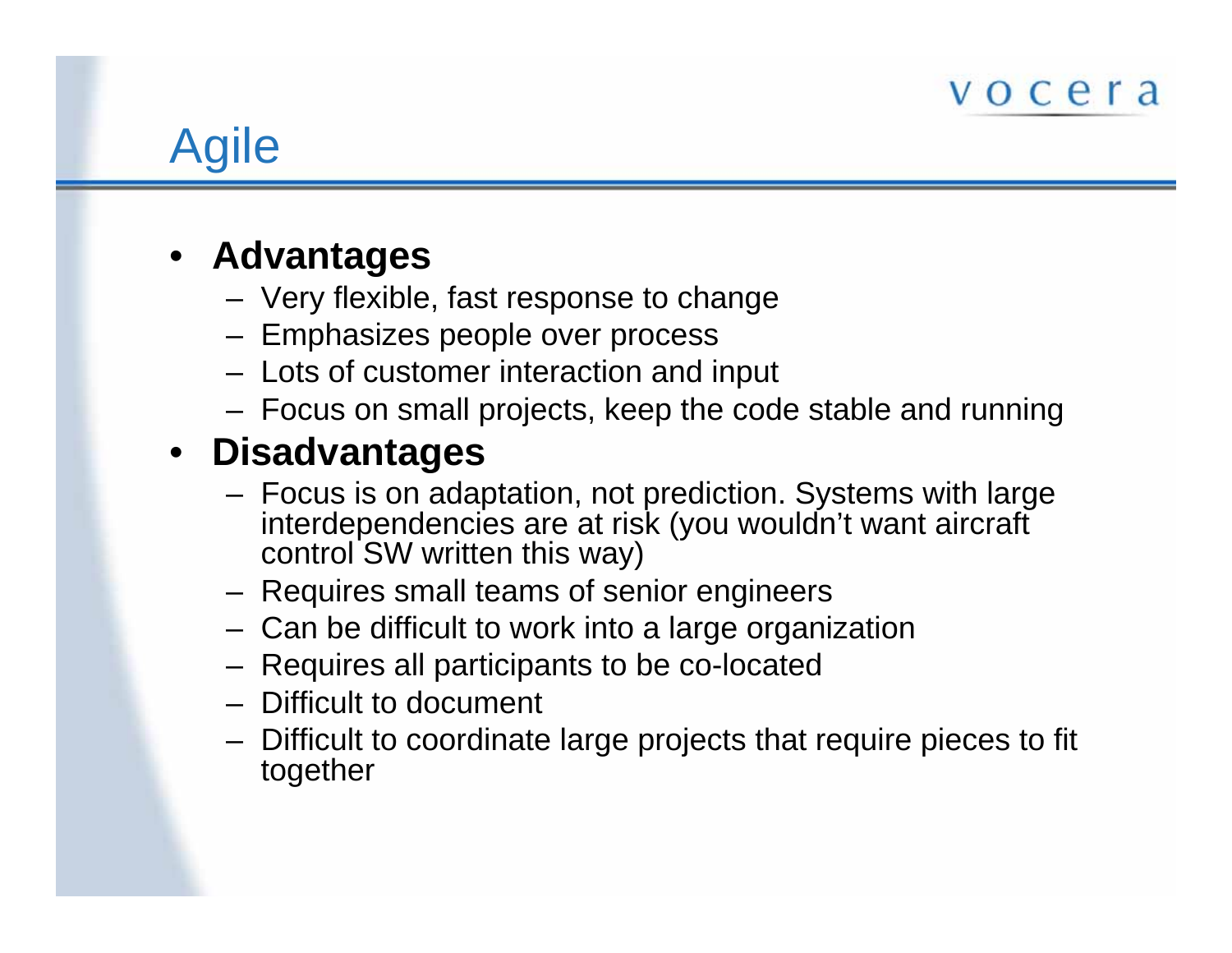## What Did We Do?

- Vocera product is an interesting candidate for both styles of development
- Waterfall appears to be a good choice.
	- Software is large and complex
	- Hardware platform is complex
	- Our customers need predictable, stable releases
- However, an Agile approach could apply
	- We are a small group of talented close knit people
	- The technologies we deal with can be very dynamic
	- We also wanted to keep the innovation alive in the company and Agile is a good way to bring ideas to reality very quickly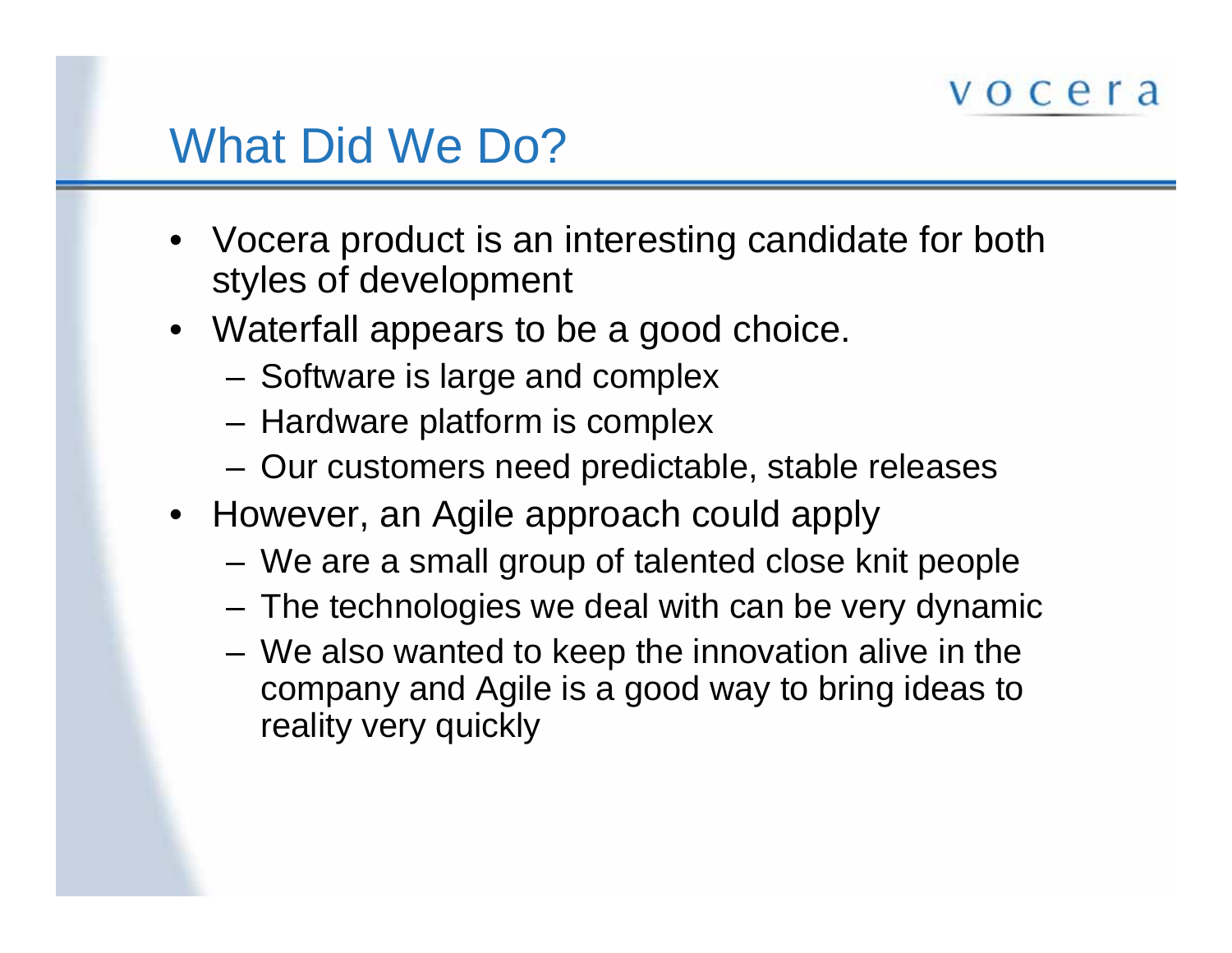## Take The Best From Both Worlds

- Waterfall philosophy:
	- Predictability.
	- Scrutiny of requirements
	- Structured in depth testing
- Agile
	- Adaptability and innovation
	- Dynamic team interaction
	- Respond to customer and market requests.
	- Stable code base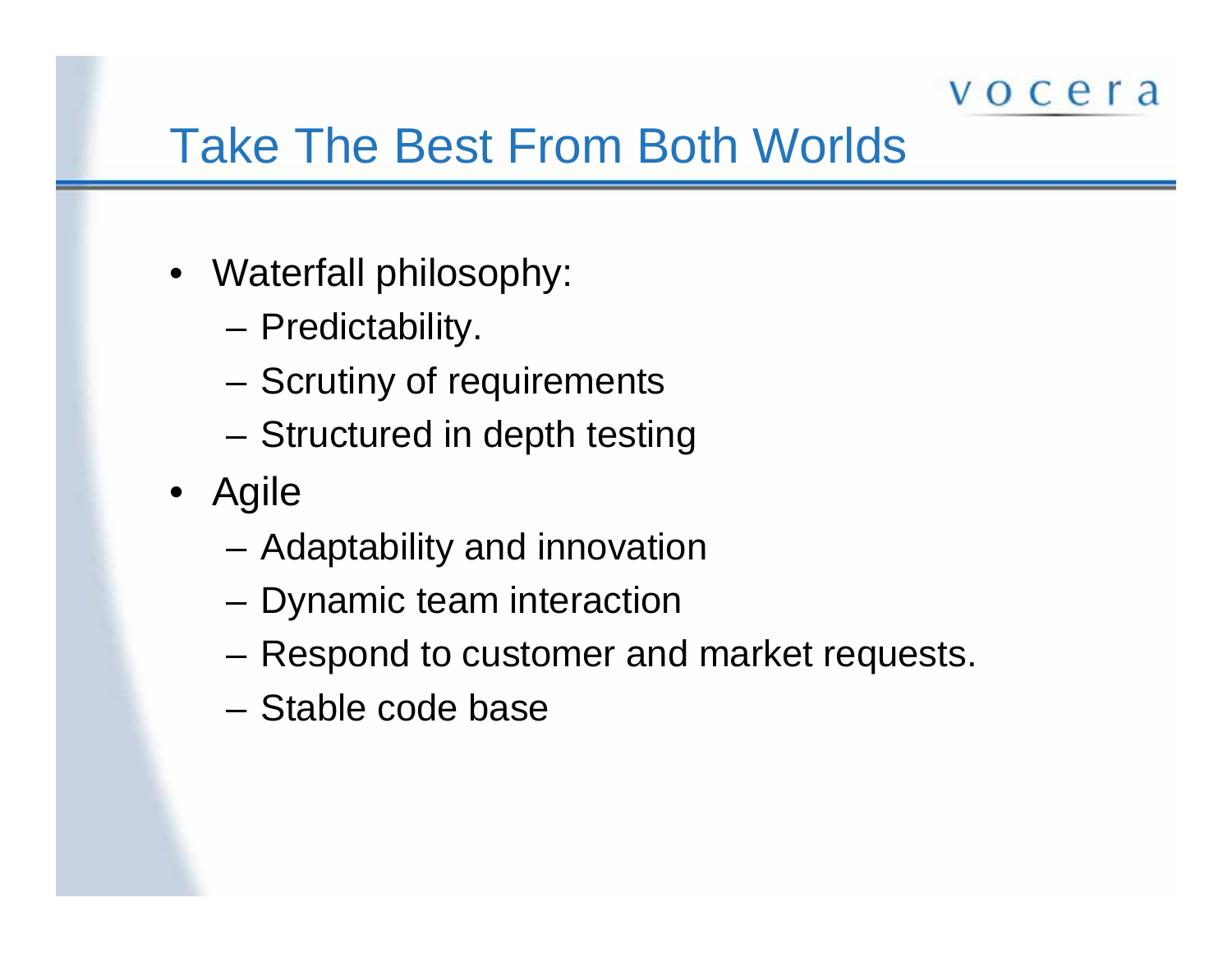## The Solution! Mix Waterfall with Agile

#### **Waterfall**

- •Need well researched and defined set of requirements
- $\bullet$ Define basic Waterfall phases (Concept, Definition, Design, Dev elop, Test, Launch)
- $\bullet$ Break down large features into prioritized, detailed tasks
- $\bullet$ Require structured " exit" criteria from each phase. This helps everyone understand what is expected

#### **Agile**

- • Incremental delivery of features.
- Deliver the features in complete form staggered through the development cycle
- •Repeat Requirement review at each phase, keep Marketing and the customer in all phases
- •Test early, test often
- •Automated unit testing. Regression tests run every night, on every build.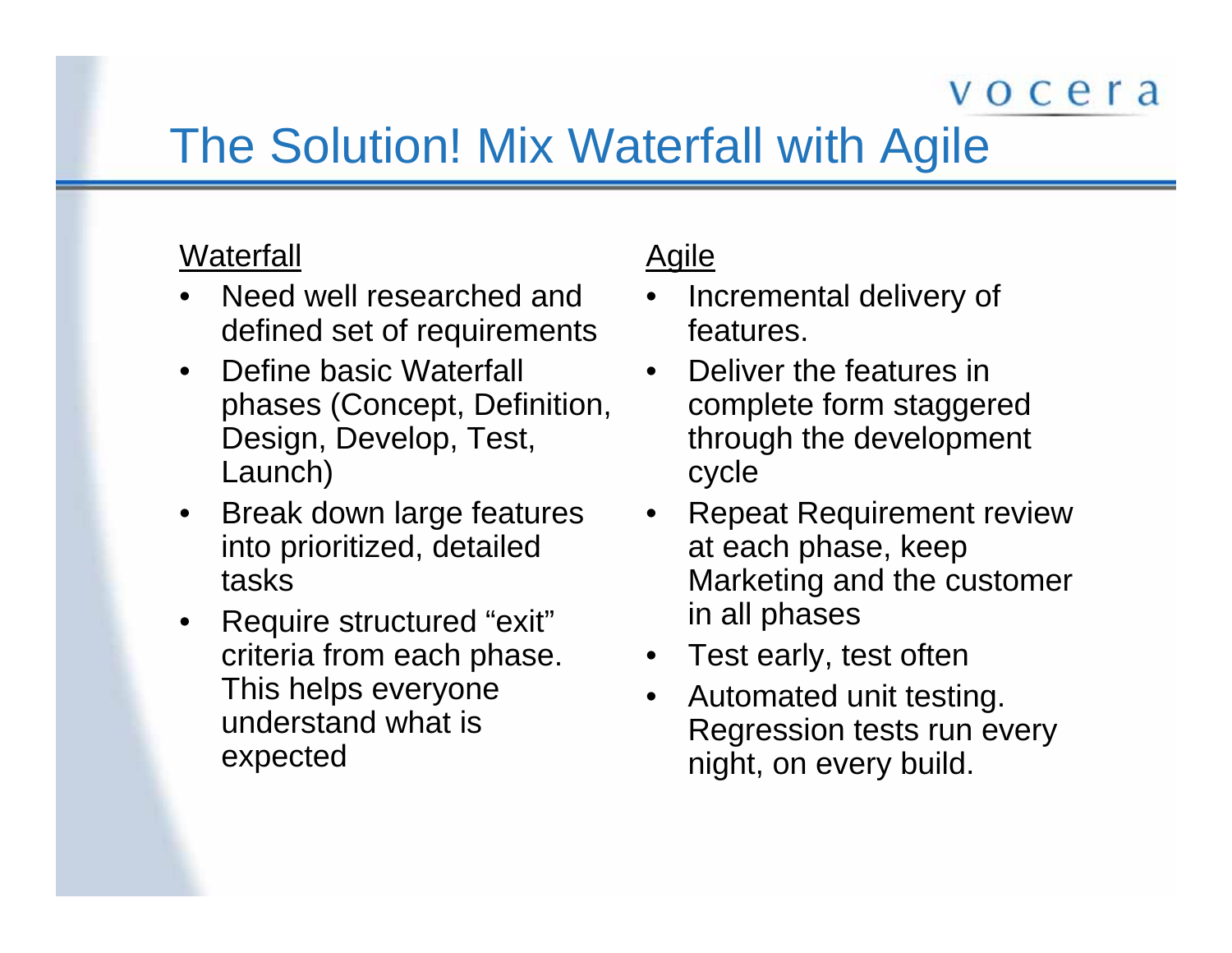### The Modified Waterfall Process

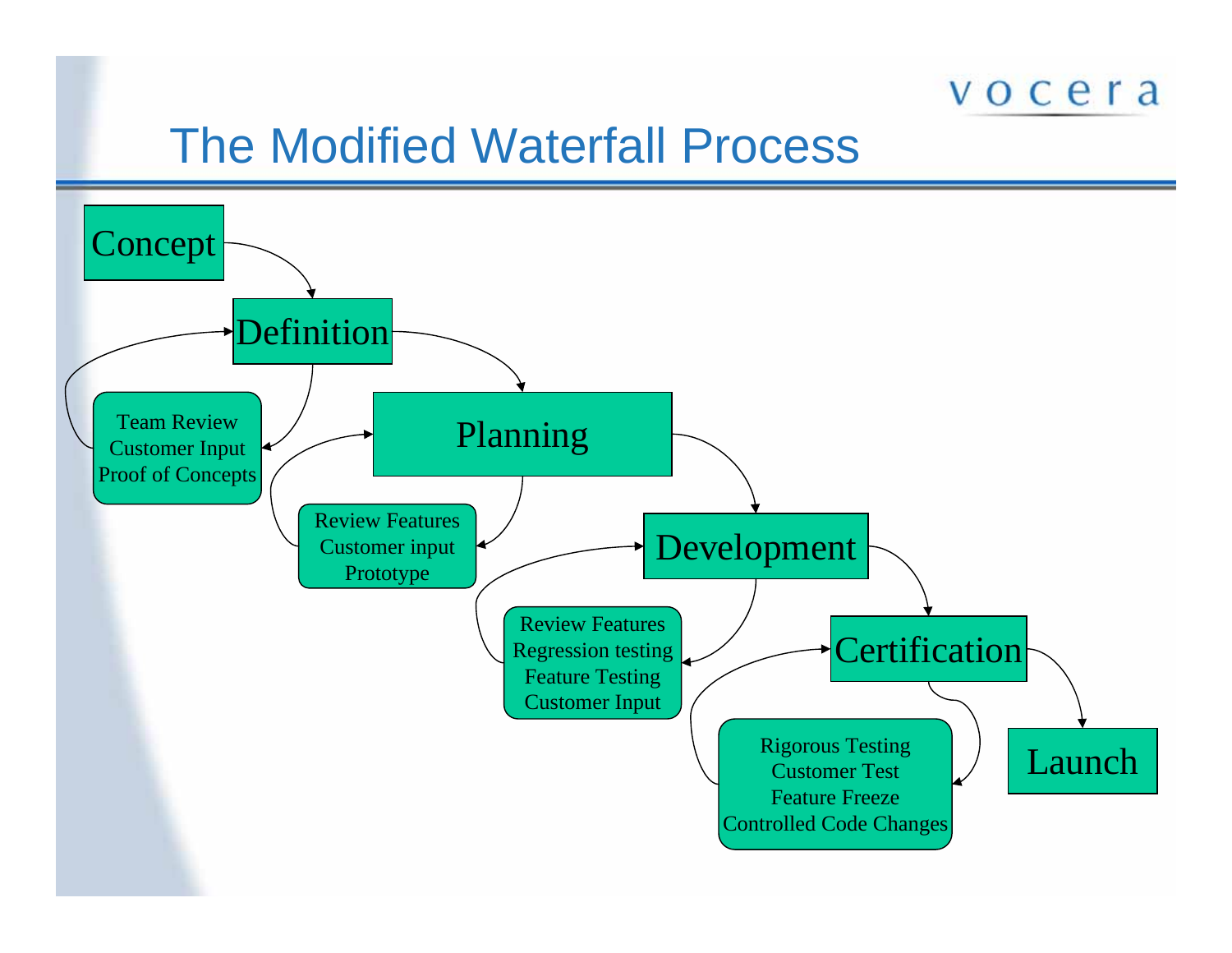## Key Questions for Phases

| Phase 0                                                                             | <b>Phase 1</b>                                                                             | <b>Phase 2</b>                                                          | Phase 3                                                                      | <b>Phase 4</b>              | Phase 5                                                                    |
|-------------------------------------------------------------------------------------|--------------------------------------------------------------------------------------------|-------------------------------------------------------------------------|------------------------------------------------------------------------------|-----------------------------|----------------------------------------------------------------------------|
| <b>Concept</b>                                                                      | <b>Definition</b>                                                                          | Design &<br><b>Planning</b>                                             | <b>Development</b>                                                           | <b>Certification</b>        | Launch                                                                     |
| What are<br>the themes<br>of the next<br>release that<br>make<br>business<br>sense? | What<br>specific<br>features can<br>we deliver<br>by time X,<br>with $50\%$<br>confidence? | What is<br>the final<br>schedule,<br>design<br>and<br>delivery<br>date? | Are we<br>on track,<br>and<br>building<br>what we<br>thought<br>we<br>would? | Are we<br>ready to<br>ship? | Are the<br>internal and<br>external<br>customers,<br>ready for<br>release? |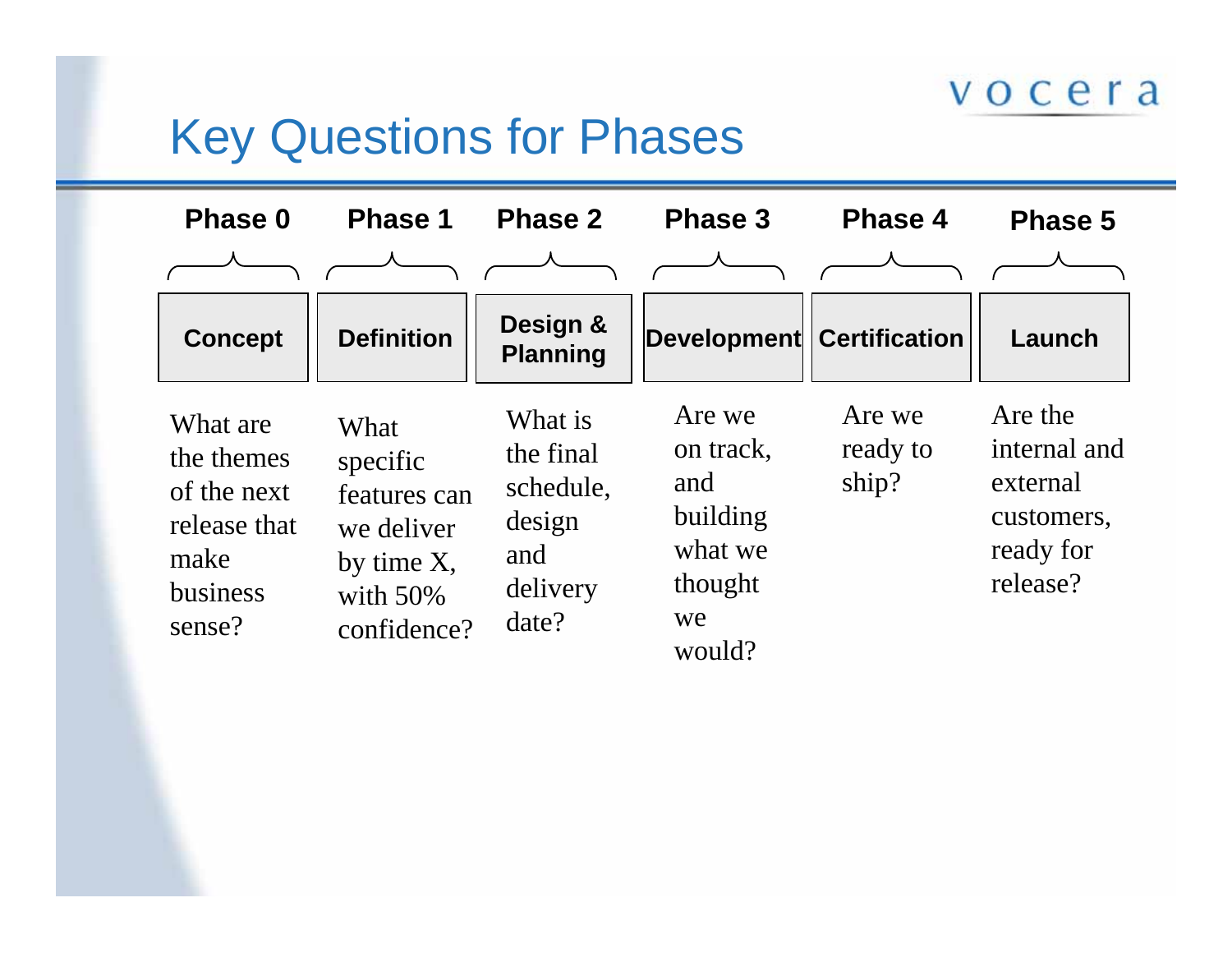## Organization Structure

- Product Council
	- Owns approval for all new projects
	- Updated by Project Team on project status
	- Reviews and approves project proposals and all phase transitions in project cycle.
	- Sets priorities on projects and resolves crossfunctional conflicts.
- Project Teams
	- Owns the implementation and management of the projects.
	- Could be several Project Teams running at one time
	- The Project Teams have managers (or representative) from all the groups involved in the release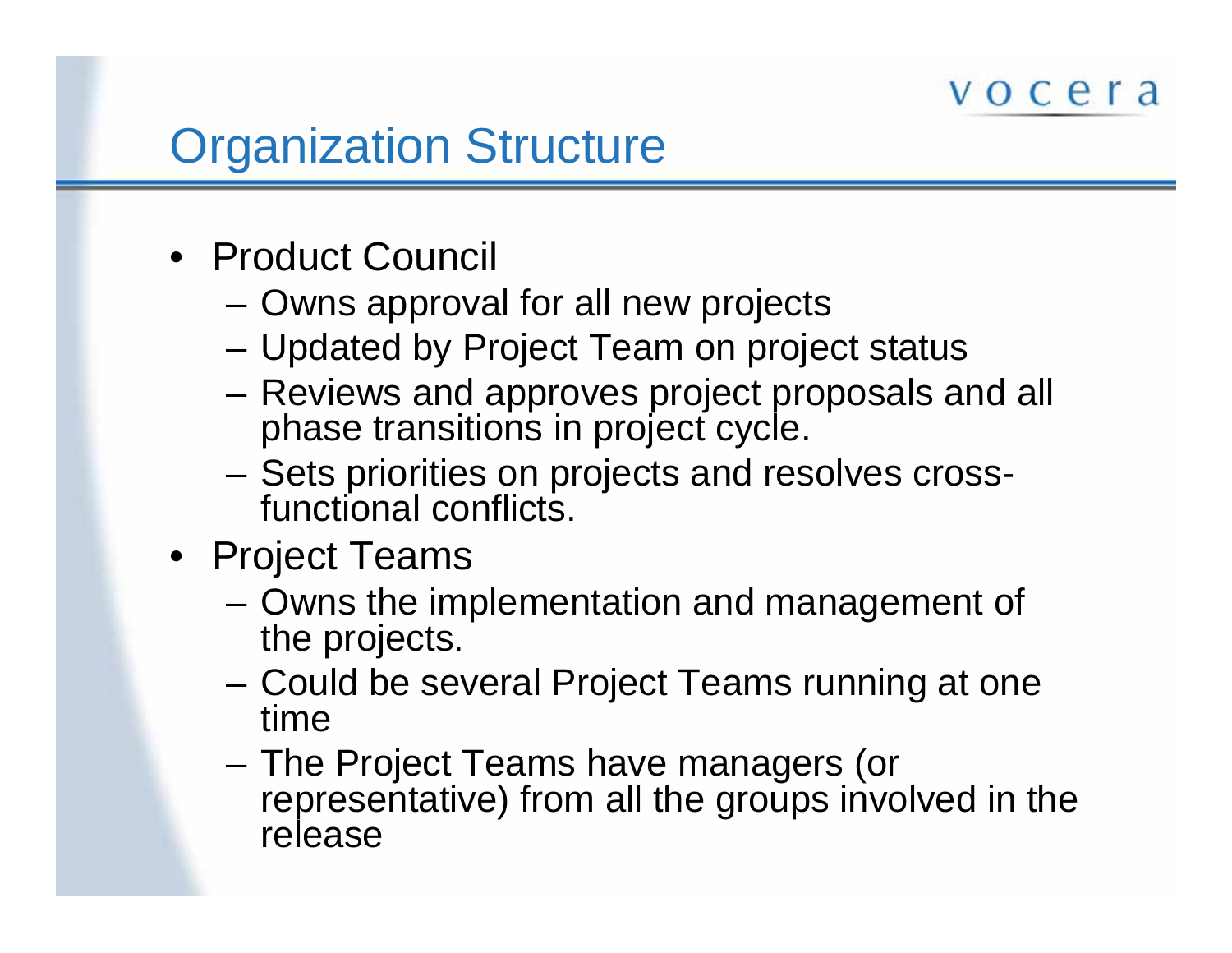

### Team Structure

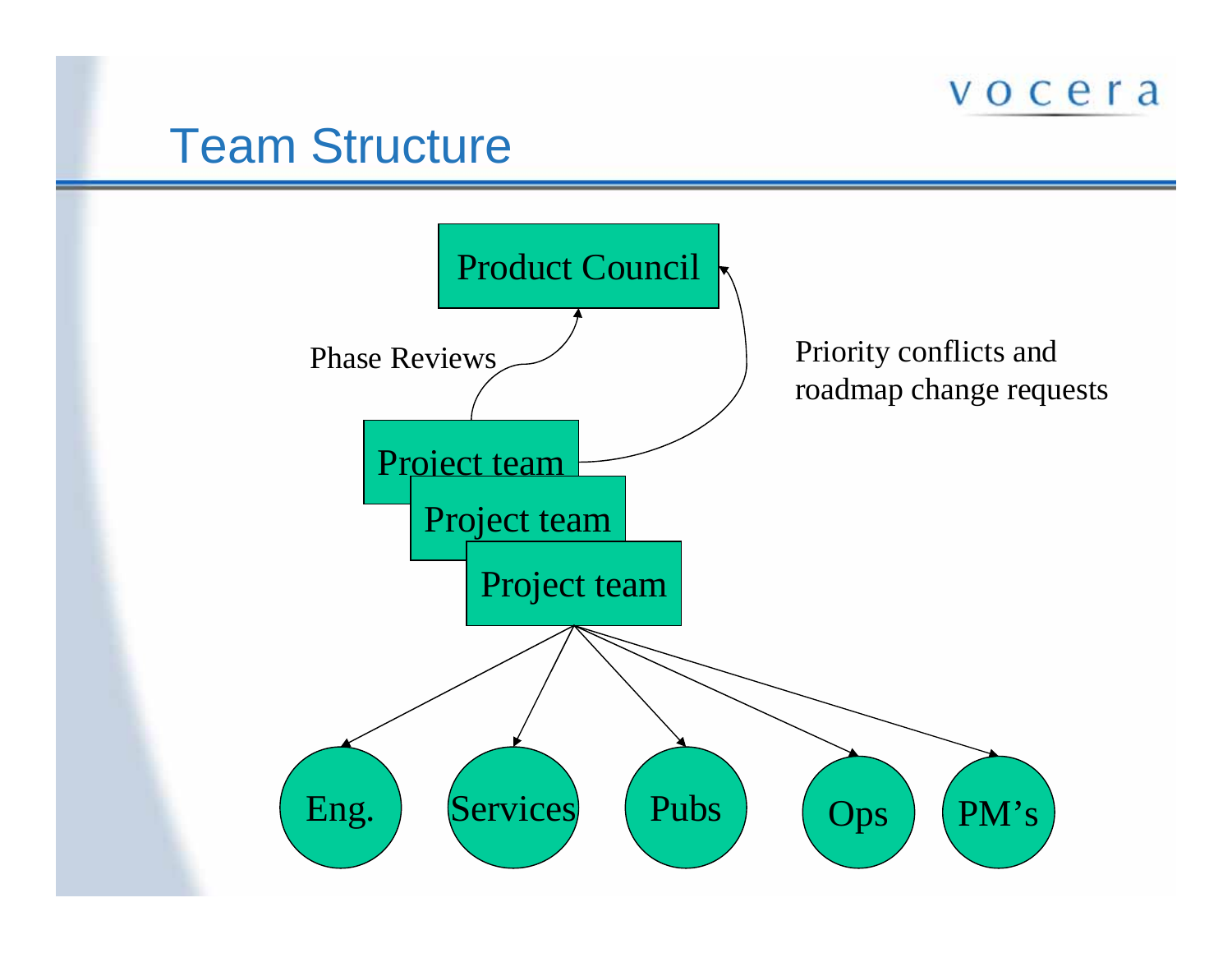## Current Project Priorities 2-15-06

| Priority                | Project        | Phase             |
|-------------------------|----------------|-------------------|
| 1                       | Skywalker      | Development       |
| $\overline{2}$          | <b>Dilbert</b> | Sustaining        |
| 3                       | King Kong      | Planning          |
| $\overline{4}$          | <b>Aladin</b>  | <b>Definition</b> |
| 5                       | Gandalf        | Planning          |
| 6                       | <b>Rupert</b>  | Development       |
| $\overline{\mathbf{7}}$ | Garfield       | Certification     |
| 8                       | Snoopy         | Concept           |